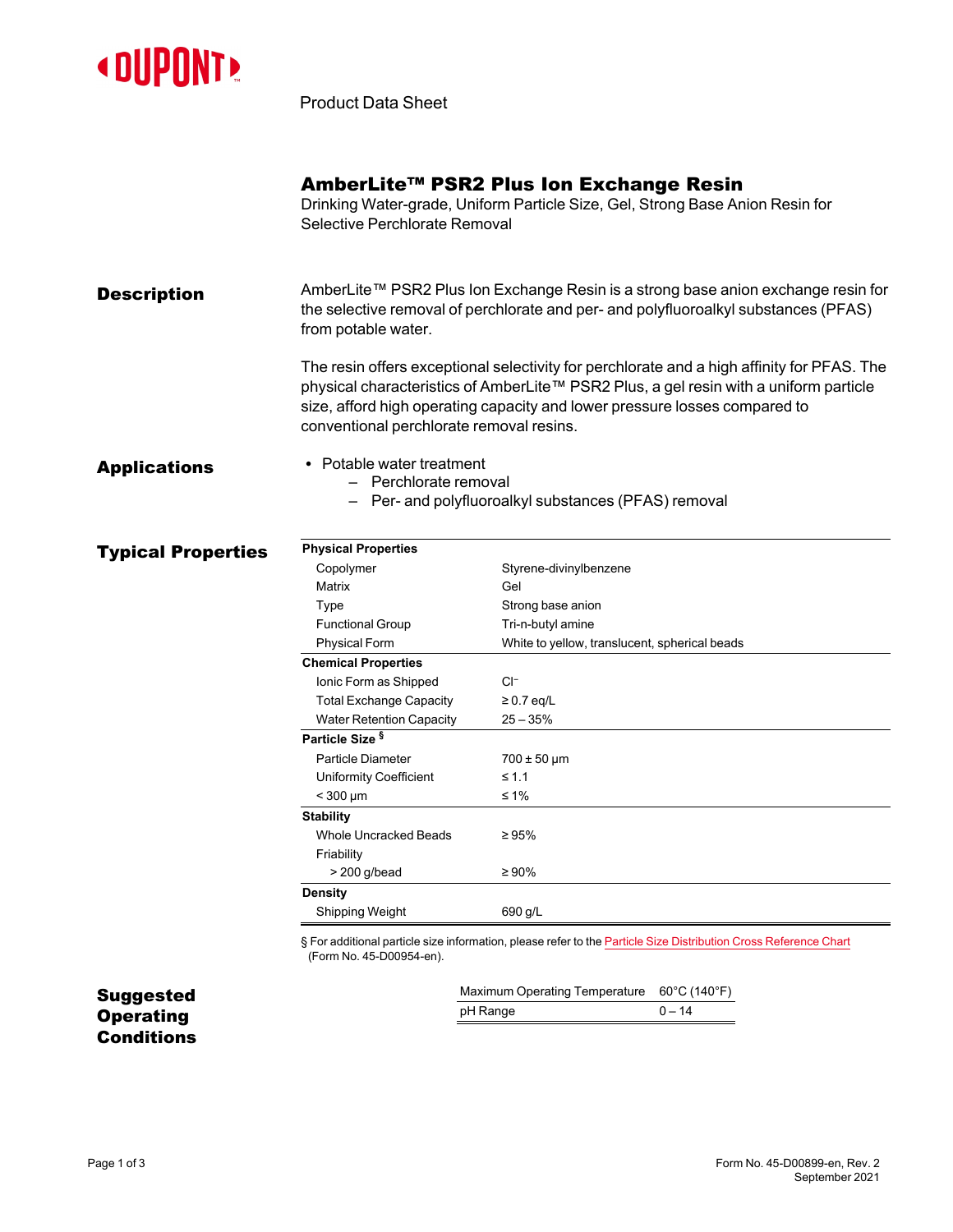## **Hydraulic** Characteristics

Estimated pressure drop for AmberLite™ PSR2 Plus Ion Exchange Resin as a function of service flowrate at 20°C (68°F) is shown in [Figure 1](#page-1-0). These pressure drop expectations are valid at the start of the service run with clean water. Estimated pressure drop at other water temperatures can be calculated with the provided equations.

<span id="page-1-0"></span>

**For other temperatures use:**  $P_T = P_{20\degree C} / (0.026T_{\degree C} + 0.48)$ , where P = bar/m  $P_T = P_{68°F} = (0.014 T_{rf} + 0.05)$ , where P = psi/ft

Conditioning and Limits of Use AmberLite™ PSR2 Plus Ion Exchange Resin is suitable for use in potable water applications<sup>1</sup> after an initial commissioning pretreatment at ambient temperature.  $1$  Please confirm the regulatory approval in your specific country of use. **Product Stewardship** DuPont has a fundamental concern for all who make, distribute, and use its products, and for the environment in which we live. This concern is the basis for our product stewardship philosophy by which we assess the safety, health, and environmental information on our products and then take appropriate steps to protect employee and public health and our environment. The success of our product stewardship program rests with each and every individual involved with DuPont products—from the initial concept and research, to manufacture, use, sale, disposal, and recycle of each product. **Customer Notice** DuPont strongly encourages its customers to review both their manufacturing processes and their applications of DuPont products from the standpoint of human health and environmental quality to ensure that DuPont products are not used in ways for which they are not intended or tested. DuPont personnel are available to answer your questions and to provide reasonable technical support. DuPont product literature, including safety data sheets, should be consulted prior to use of DuPont products. Current safety data sheets are available from DuPont. Please be aware of the following: **• WARNING:** Oxidizing agents such as nitric acid attack organic ion exchange resins under certain conditions. This could lead to anything from slight resin degradation to

a violent exothermic reaction (explosion). Before using strong oxidizing agents,

consult sources knowledgeable in handling such materials.